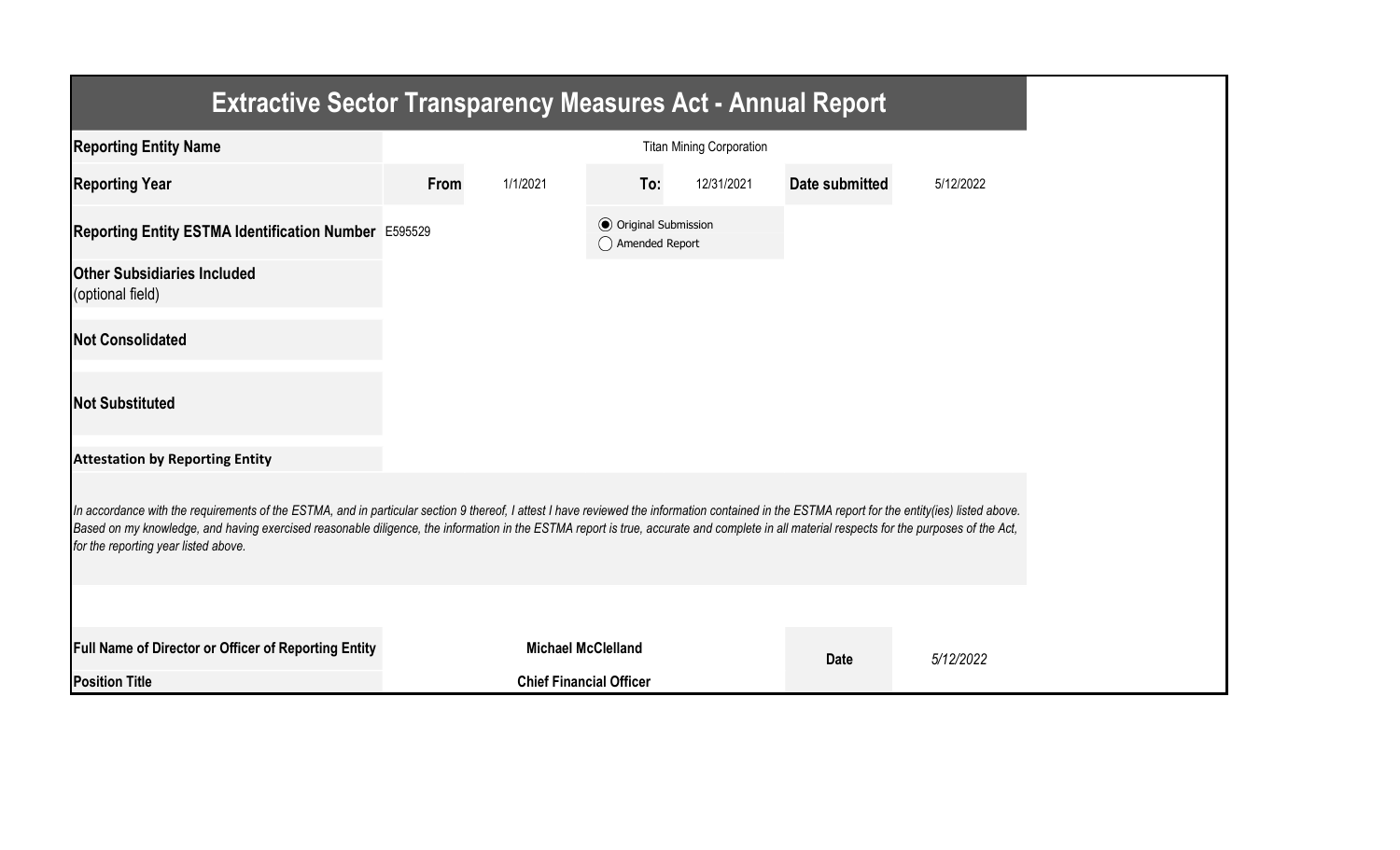| <b>Extractive Sector Transparency Measures Act - Annual Report</b>                                                      |                                              |                                                                                 |                                 |            |      |                                  |                |                  |                                               |                                      |                                                                       |  |
|-------------------------------------------------------------------------------------------------------------------------|----------------------------------------------|---------------------------------------------------------------------------------|---------------------------------|------------|------|----------------------------------|----------------|------------------|-----------------------------------------------|--------------------------------------|-----------------------------------------------------------------------|--|
| <b>Reporting Year</b>                                                                                                   | From:                                        | 1/1/2021                                                                        | To:                             | 12/31/2021 |      |                                  |                |                  |                                               |                                      |                                                                       |  |
| <b>Reporting Entity Name</b>                                                                                            |                                              |                                                                                 | <b>Titan Mining Corporation</b> |            |      | <b>Currency of the</b><br>Report | <b>USD</b>     |                  |                                               |                                      |                                                                       |  |
| <b>Reporting Entity ESTMA</b><br><b>Identification Number</b><br><b>Subsidiary Reporting Entities (if</b><br>necessary) |                                              |                                                                                 |                                 |            |      |                                  |                |                  |                                               |                                      |                                                                       |  |
| <b>Payments by Payee</b>                                                                                                |                                              |                                                                                 |                                 |            |      |                                  |                |                  |                                               |                                      |                                                                       |  |
| Country                                                                                                                 | Payee Name <sup>1</sup>                      | Departments, Agency, etc<br>within Payee that Received<br>Payments <sup>2</sup> | <b>Taxes</b>                    | Royalties  | Fees | <b>Production Entitlements</b>   | <b>Bonuses</b> | <b>Dividends</b> | Infrastructure<br><b>Improvement Payments</b> | <b>Total Amount paid to</b><br>Payee | Notes <sup>34</sup>                                                   |  |
| United States of America                                                                                                | Gouverneur Central School<br><b>District</b> |                                                                                 | \$220,000.00                    |            |      |                                  |                |                  |                                               |                                      | 220,000 Payment of property taxes of buildings on<br>extraction site. |  |
| United States of America                                                                                                | Town of Fowler                               |                                                                                 | \$220,000.00                    |            |      |                                  |                |                  |                                               |                                      | 220,000 Payment of property taxes of buildings on<br>extraction site. |  |
|                                                                                                                         |                                              |                                                                                 |                                 |            |      |                                  |                |                  |                                               |                                      |                                                                       |  |
|                                                                                                                         |                                              |                                                                                 |                                 |            |      |                                  |                |                  |                                               |                                      |                                                                       |  |
|                                                                                                                         |                                              |                                                                                 |                                 |            |      |                                  |                |                  |                                               |                                      |                                                                       |  |
|                                                                                                                         |                                              |                                                                                 |                                 |            |      |                                  |                |                  |                                               |                                      |                                                                       |  |
|                                                                                                                         |                                              |                                                                                 |                                 |            |      |                                  |                |                  |                                               |                                      |                                                                       |  |
|                                                                                                                         |                                              |                                                                                 |                                 |            |      |                                  |                |                  |                                               |                                      |                                                                       |  |
|                                                                                                                         |                                              |                                                                                 |                                 |            |      |                                  |                |                  |                                               |                                      |                                                                       |  |
|                                                                                                                         |                                              |                                                                                 |                                 |            |      |                                  |                |                  |                                               |                                      |                                                                       |  |
|                                                                                                                         |                                              |                                                                                 |                                 |            |      |                                  |                |                  |                                               |                                      |                                                                       |  |
|                                                                                                                         |                                              |                                                                                 |                                 |            |      |                                  |                |                  |                                               |                                      |                                                                       |  |
|                                                                                                                         |                                              |                                                                                 |                                 |            |      |                                  |                |                  |                                               |                                      |                                                                       |  |
| <b>Additional Notes:</b>                                                                                                |                                              |                                                                                 |                                 |            |      |                                  |                |                  |                                               |                                      |                                                                       |  |